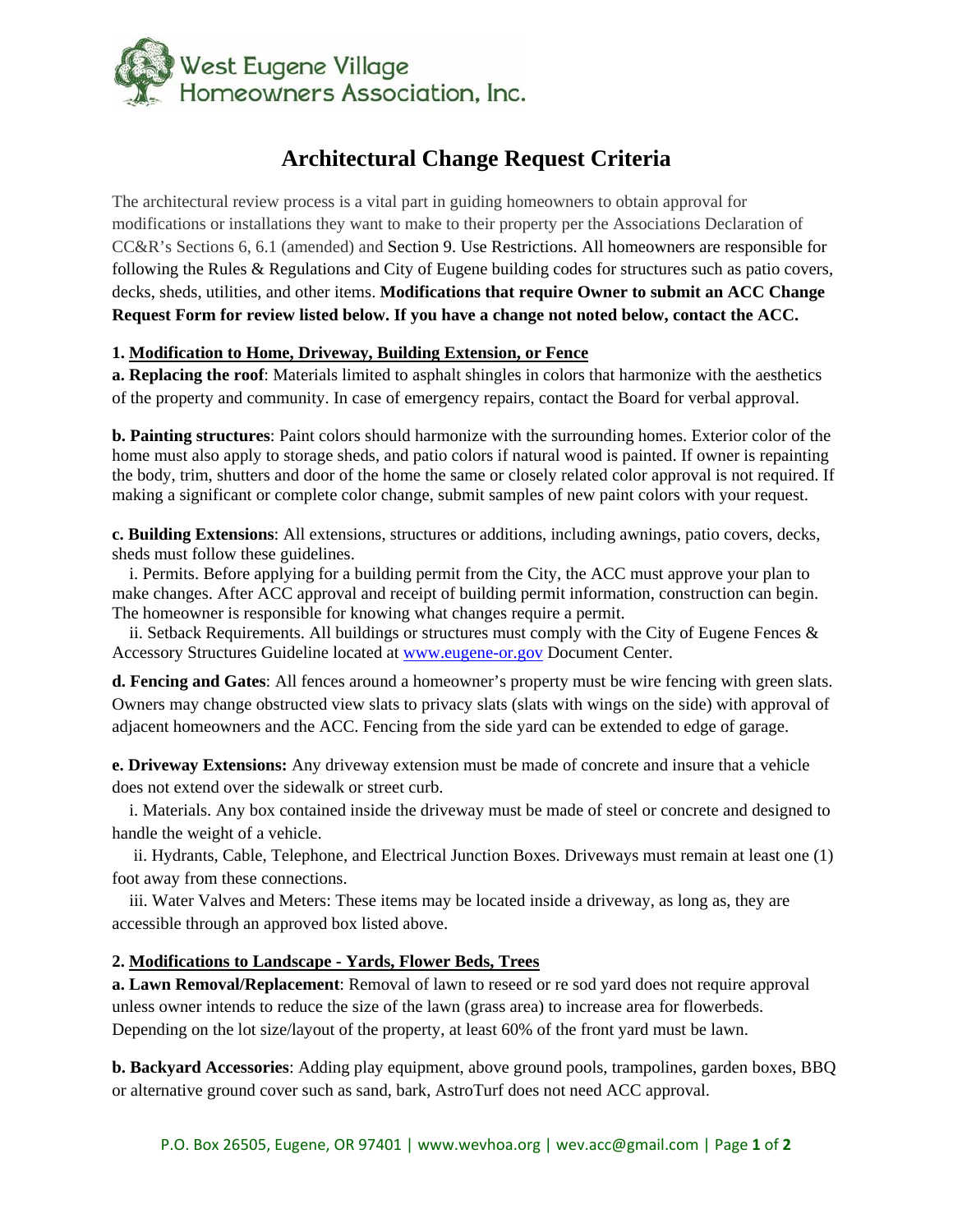

**c. Shrubs and invasive plants**: Adding or replacing plants in one's yard does not require ACC/Board approval, unless the plant is an invasive species (i.e., wisteria, bamboo, ivy, periwinkle, berry vines). The information for invasive plants will require descriptions and drawings of how the plant will be contained within its designed growing area. Even with ACC/Board approval, if the plant spreads beyond its designed growing area, the homeowner will be solely responsible for any costs with removal of the plantings and restoration of the affected area, regardless of the property effected.

**d. Planting Trees**: This section pertains to trees that typically grow more than ten (10) feet in height or have a diameter larger than eight (8) inches. Planting new trees only require approval for location.

**e. Removing Trees**: This section pertains to removal of trees with a diameter eight (8) inches or larger. Preapproval is required in writing by the ACC/BOD to remove trees, including tall arborvitae to ensure safe removal of the branches, trunk & stump/roots. Trees with a diameter less than eight (8) inches do not need preapproval; however, owner must ensure stump/roots is safely removed. The cost of the removal will be the responsibility of the homeowner, unless the Association decides otherwise.

**f. Flag Poles**: Ground mounted flag poles that do not exceed 25 ft. in height do not require a permit; however, ACC approval is required for location only prior to installation.

### **3. Exterior Devices**

**a. Satellite Dishes/Antennas**: Installation of satellite dishes (located at the rear side or back of the home) do not need to be pre-approved, but need to be installed by a professional/licensed service company. Wiring must run in such a way as to minimize being seen, and painted to match home if possible.

**b. Security Devices**: Security cameras that record footage in the immediate vicinity of your home, including the nearby street or common area do not require ACC/Board approval. See HOA Rules and Regulations.

**c. Air Conditioning Units and Solar Panels**: Exterior portable window air-conditioning units or similar devices that protrude beyond the window casing must have approval in writing from the ACC/Board prior to installation. Solar panels need ACC/Board approval to ensure the panels are installed in a way that harmonizes with the home and surrounding area. A licensed professional service company must install solar panels, especially if placed on roof of the home.

### **4. Other Modifications or Installations.**

Review Rules and Regulations for other modifications or installations not listed. Contact the ACC for guidance regarding light posts, external lighting, wiring, antennas, signage, and decorations.

**The Board of Directors approved and adopted the updated Architectural Change Request Criteria policy. This update replaces all previous versions in circulation prior to August 2021.** 

**Approval recorded by Amy Hanna, Secretary.**